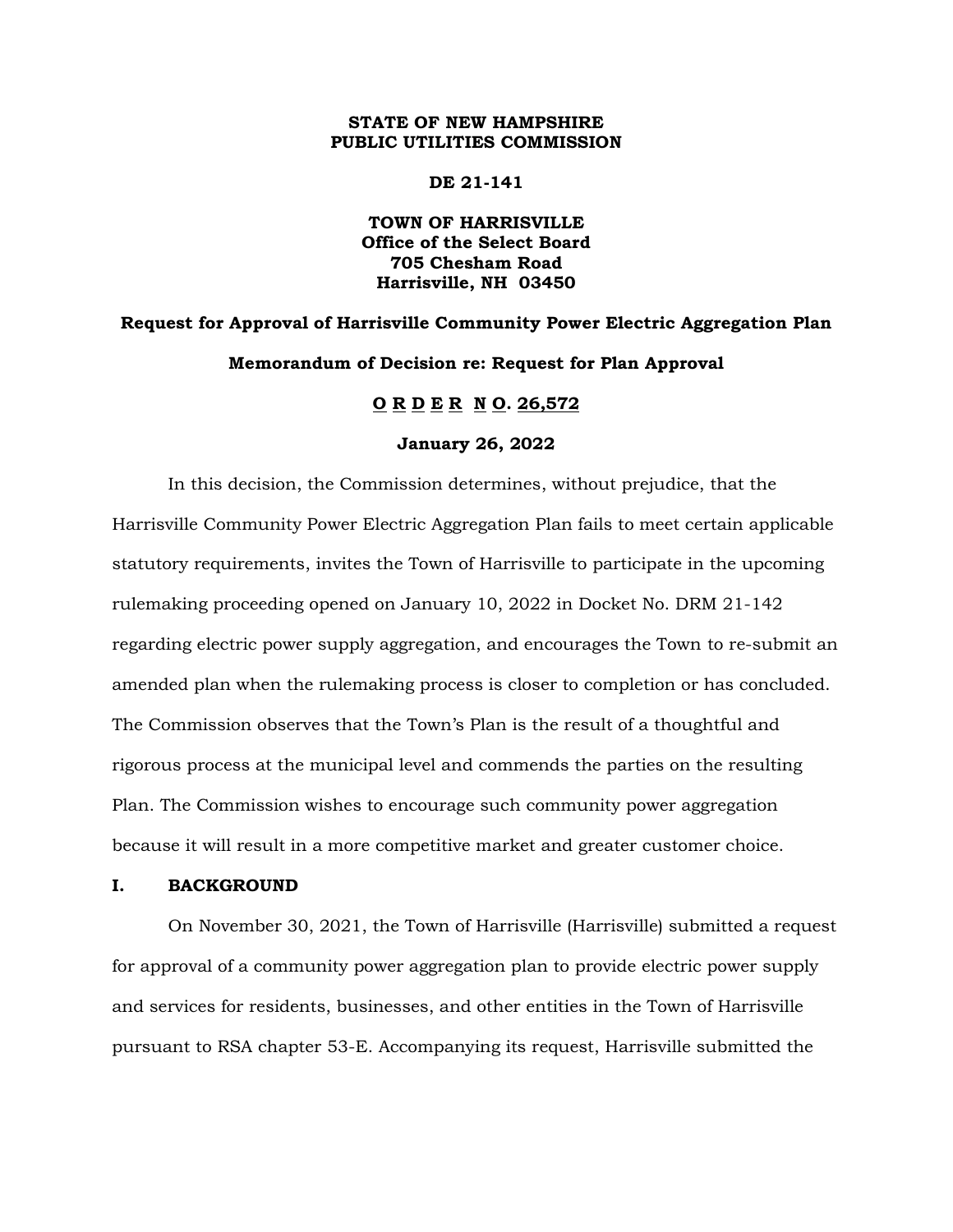text of its Harrisville Community Power Electric Aggregation Plan (Plan) with attachments.

On January 3, 2022, the Office of the Consumer Advocate filed a letter of participation in this matter. No comments or other filings were received in this matter.

Harrisville's request, along with all subsequent docket filings, other than any information for which confidential treatment is requested of or granted by the Commission, will be posted to:

[www.puc.nh.gov/Regulatory/Docketbk/2021/21-141.html.](http://www.puc.nh.gov/Regulatory/Docketbk/2021/21-141.html)

## **II. COMMISSION ANALYSIS**

The Commission has reviewed Harrisville's Plan pursuant to RSA 53-E:7, II, as amended, which states that "[t]he commission shall approve any plan submitted to it unless it finds that it does not meet the requirements of this chapter and other applicable rules and shall detail in writing addressed to the governing bodies of the municipalities or counties concerned, the specific respects in which the proposed plan substantially fails to meet the requirements of this chapter and applicable rules." RSA 53-E:7, II also provides specific direction on the process to be used for the submission of such plans, including the following requirements: 1) on the same day the plan is submitted to the Commission, copies shall be provided to the Office of the Consumer Advocate and any electric distribution utility providing service within the jurisdiction of the municipality; 2) the Commission shall accept public comments for 21 days thereafter; and 3) the Commission's review of the plan and comments shall not require a contested case.

As noted above, no comments have been received in this matter to date.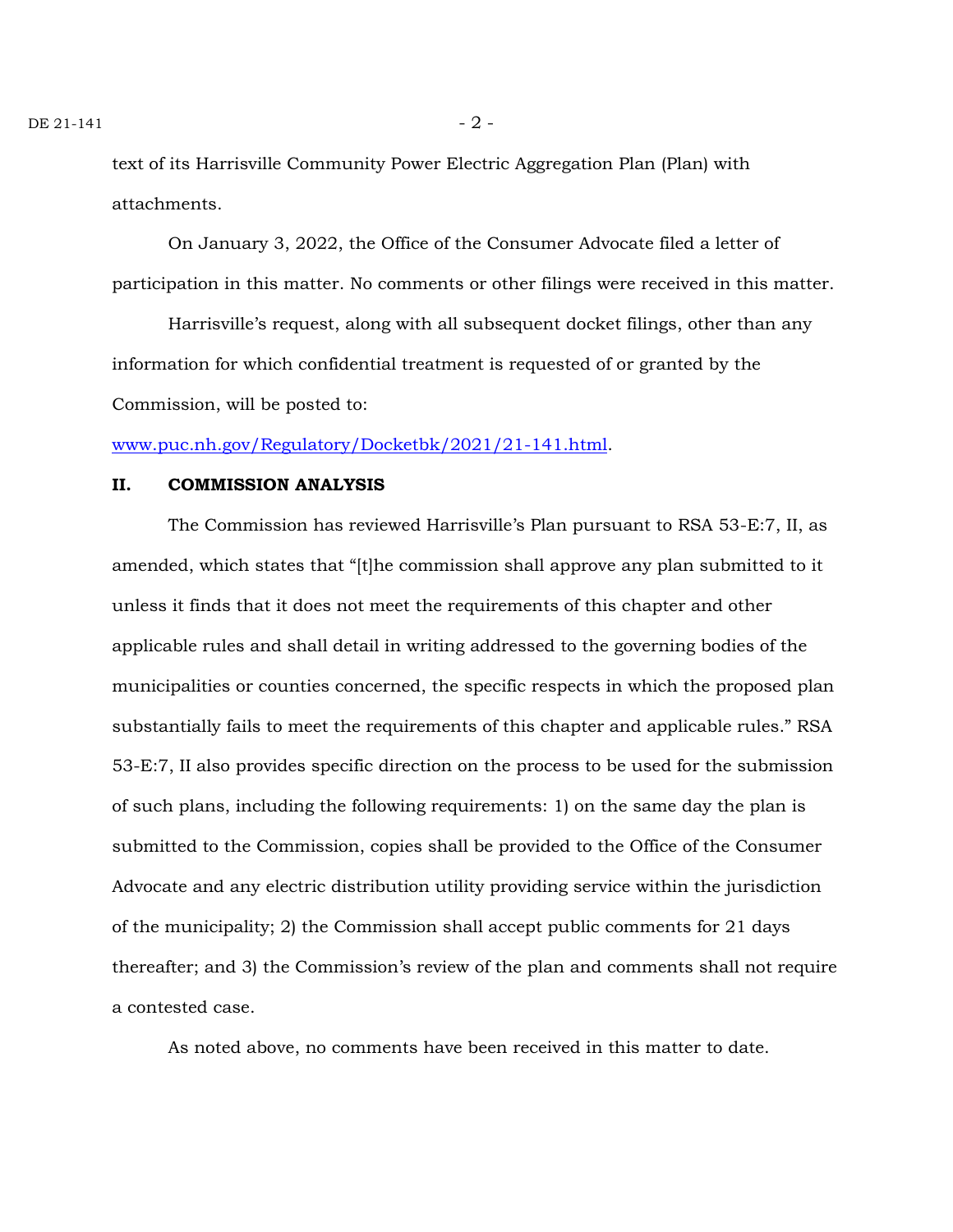1) Security for Individual Customer Data

RSA 368:38, IV requires that service providers, including Community Power Aggregators, use reasonable security procedures and practices to protect individual customer data from unauthorized access, use, destruction, modification, or disclosure. On page 7 of the Plan, Harrisville acknowledges this requirement, but states only that the Plan will not be subject to public disclosure under RSA 91-A and that suppliers and vendors will be contractually required to maintain the confidentiality of individual customer data pursuant to RSA 368:38, IV. The Plan, as filed, substantially fails to meet the applicable statutory standards in this regard. The Commission requires additional detail on the scope and nature of the customer data that will be in the possession, custody, and control of Harrisville or its suppliers and vendors, and the protective measures that will be utilized to protect that data from unauthorized access, use, destruction, modification, or disclosure.

2) Incorporation of Future Rules

RSA 53-E:7, X provides that the "commission shall adopt rules, under RSA 541- A, to implement this chapter… Such rules shall include but not be limited to rules governing the relationship between municipal and county aggregators and distribution utilities, metering, billing, access to customer data for planning and operation of aggregations, notice of the commencement or termination of aggregation services and products, and the reestablishment of a municipal or county aggregation that has substantially ceased to provide services." The applicable rulemaking process was initiated on January 5, 2022 in Docket No. DRM 21-142, and may result in additional requirements that could have substantive impacts on the Commission's evaluation of the Town of Harrisville's Plan. The Plan makes reference at page 4 to such yet to-be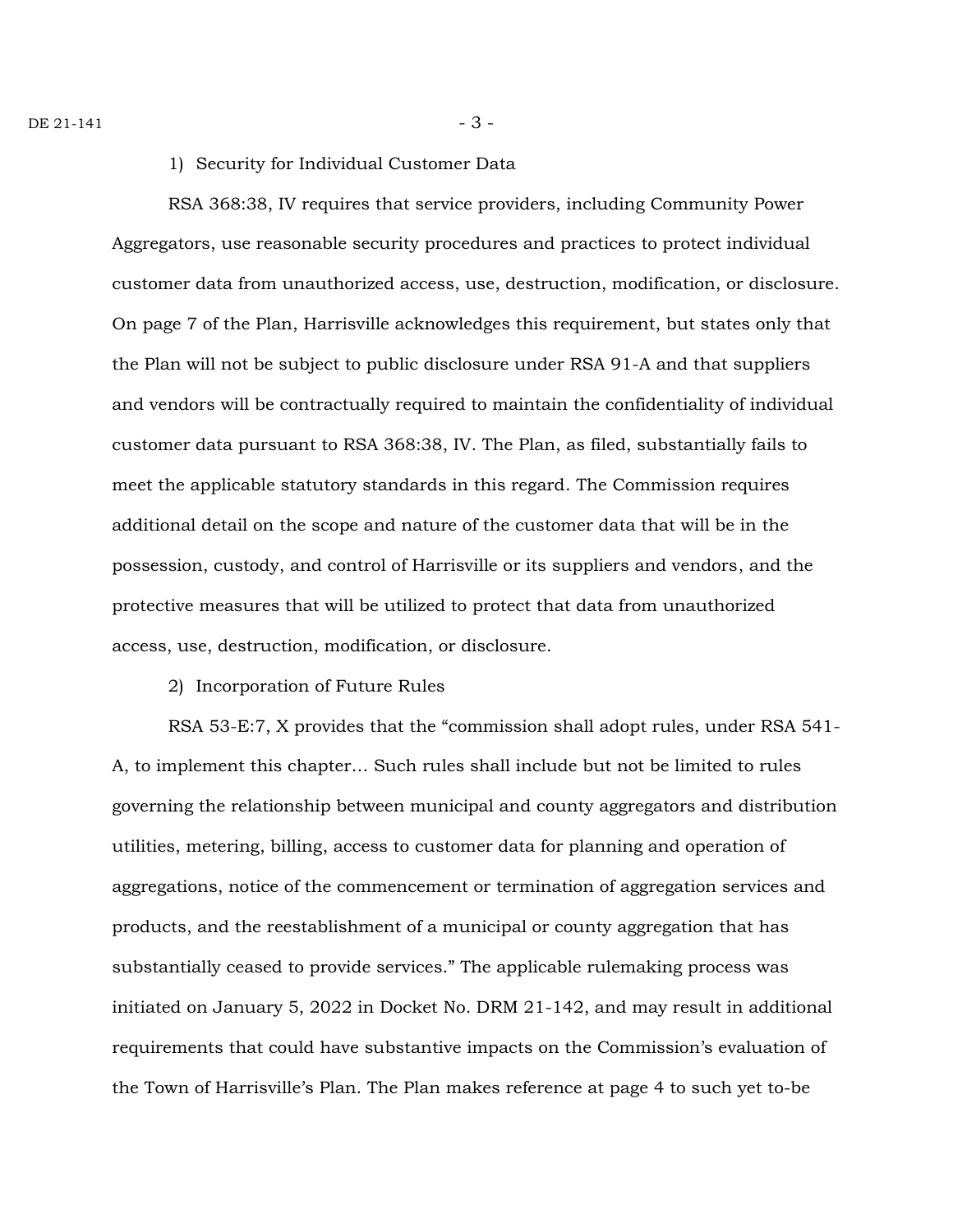adopted rules, stating that "[t]he implementation of [authorities pertaining to meter ownership, meter reading, billing, and other related services] is expected to take some time, as it requires action by the Public Utilities Commission to adopt enabling rules and coordination with Eversource to adapt existing meter and billing system processes." The Commission believes that the establishment of statewide rules applicable to community power aggregations are needed, and that RSA chapter 53-E requires such rules to ensure that the statutory provisions for such plans are satisfied with consistency and uniformity.

Moreover, we note that the Plan lacks sufficient detail on Harrisville's interactions with utilities and their customers. We also note that this topic is addressed in detail in the initial rulemaking process in Docket No. DRM 21-142, and that the rulemaking process is likely to address our concerns relating to balancing the interests of electric distribution utilities and their customers with those of municipalities such as Harrisville.

Therefore, to the extent that the Plan relies on future rules, we conclude that the proposed Plan fails to meet applicable statutory requirements. As the rulemaking proceeding to develop these rules has just commenced, the Town is not at fault for this deficiency. However, we cannot find the Plan sufficient at this time. The Commission intends to work expeditiously with stakeholders to develop and implement rules to enable community power aggregations under RSA chapter 53-E.

(3) Operation, Funding, and the Methods of Entering into and Terminating Agreements

Lastly, with respect to the "operation and funding" and "methods of entering into and terminating agreements" criteria of evaluation under RSA 53-E:6, III(b) and (d), it is unclear how the Town of Harrisville intends to establish the requirements for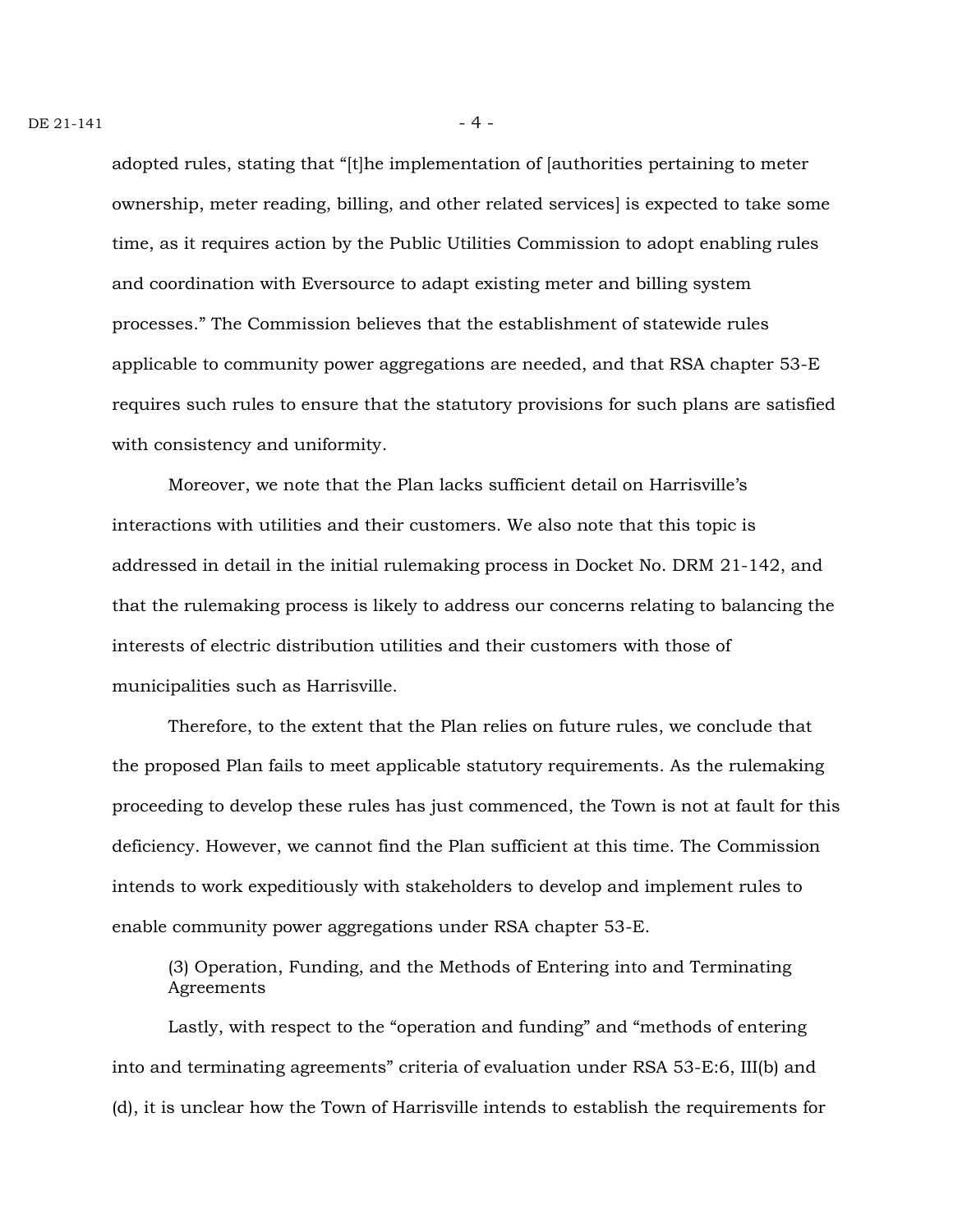a designated Load Serving Entity (LSE) under its Plan, as noted on page 4, or, if that function is contracted out, by what entity and pursuant to what requirements. We conclude that more detail describing the structure of the LSE and how the LSE services will be implemented, is necessary and should be addressed within subsequently filed versions of the Plan.

(4) Conclusion

Therefore, we conclude that the Plan as filed substantially fails to meet statutory requirements in RSA chapter 53-E. We encourage the Town to participate in the Docket No. DRM 21-142 rulemaking process and to re-submit a more refined plan when the rulemaking process is closer to completion or has concluded. The Commission intends to work promptly and efficiently with stakeholders to enable community power aggregations through the rulemaking.

**Based upon the foregoing, it is hereby determined** that the Town of Harrisville's Request for Plan Approval is DENIED without prejudice.

By order of the Public Utilities Commission of New Hampshire this twenty-sixth day of January, 2022.

Daniel C. Goldner Chairman

Pradip Chattopadhyay Commissioner

Carleton B. Simpson Commissioner